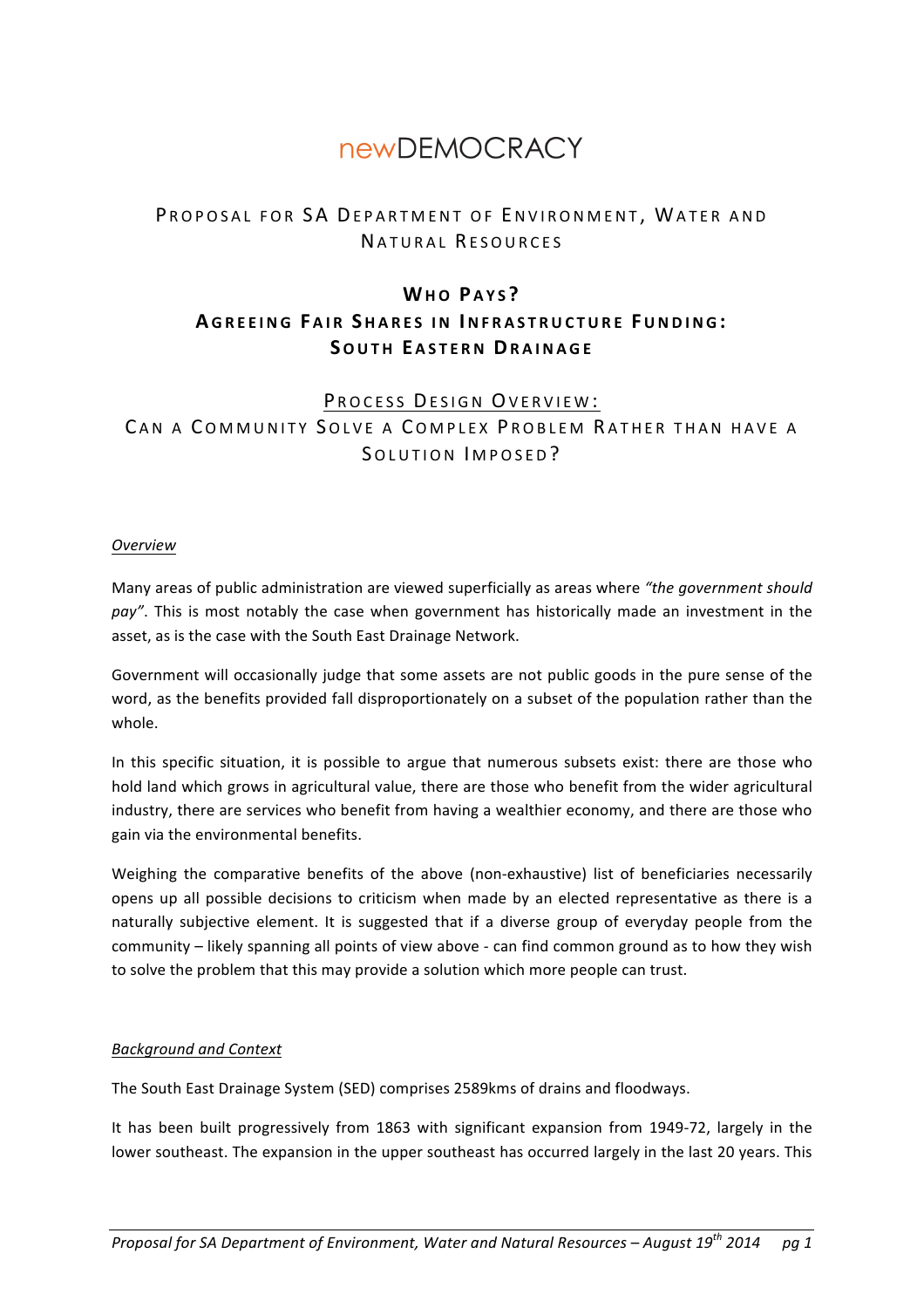gap in age creates a distinct gap in likely renewal costs across the community with one geographic 'half' of the asset considerably older.

The drainage system exists for both environmental and agricultural reasons which are challenging to separate. Different motivations for different interest groups (and individual citizens) will therefore exist. The primary industry sector of the South East is a contributor to the regions approx. \$3bn contribution to State GDP, the drainage system plays a part in sustaining this productivity, while a primary environmental benefit is the delivery of water flows to 40,000 hectares in the upper southeast (DFW 2011) $1$ 

Across the long history, a wide range of funding models have been attempted spanning different rating methods, community shares and betterment approaches. This history creates an impediment to the concept of fairness as equivalent users may have made significant contributions under entirely different funding regimes and with quite different commitments made over time. Some landholders have also undertaken their own works (both formally as an "in kind" levy contribution, and informally for practical reasons, most notably following a 1981 flood).

By one measure, past funding measures can be judged successful, as they delivered the funding required to pay for an extensive program of works. However, past approaches appear to have failed a 'fairness test' (in the view of NDF) creating a constant impetus for review: that is the fundamental task to be given to a panel of everyday citizens spanning the entire affected region.

#### *Project Objective*

<u> 1989 - Johann Stein, fransk politik (d. 1989)</u>

The objective of this deliberative process is to provide the Minister for Sustainability, Environment and Conservation an actionable recommendation as to how to pay for maintenance of the drainage system. In lay terms, this will be a regional levy mechanism of some sort.

As with all jury-style processes, the implicit related objective is to design a process with sufficient rigour as to withstand (understandable) sceptical scrutiny: one which visibly cannot be influenced by a politician, an interest group or financial interest. Transparency of method is one part of this: the design itself must be shared prior to the commencement of the panel's deliberations. Equally, the role of NDF as non-partisan operators with no interest in the issue nor even further work with the agency must be emphasised. Citizens have grown wary of consultants and experts delivering the result which government pays for in order to earn further work. The Foundation's own brutal selfinterest – to prove that citizens can solve problems for themselves if given the scope to do so – should be openly shared.

It should be noted that deliberative processes do not attempt to turn citizens into subject matter experts, in much the same way that criminal trials do not turn them into forensic experts. The panel's task is to provide the Minister with **clarity of intent** regarding what the community view as the fairest and most effective option for paying for the infrastructure. This may require limited

<sup>&</sup>lt;sup>1</sup> Department for Water (DFW), *Upper South East Program – Project Review and Closure Report*, (Department for Water, 2011)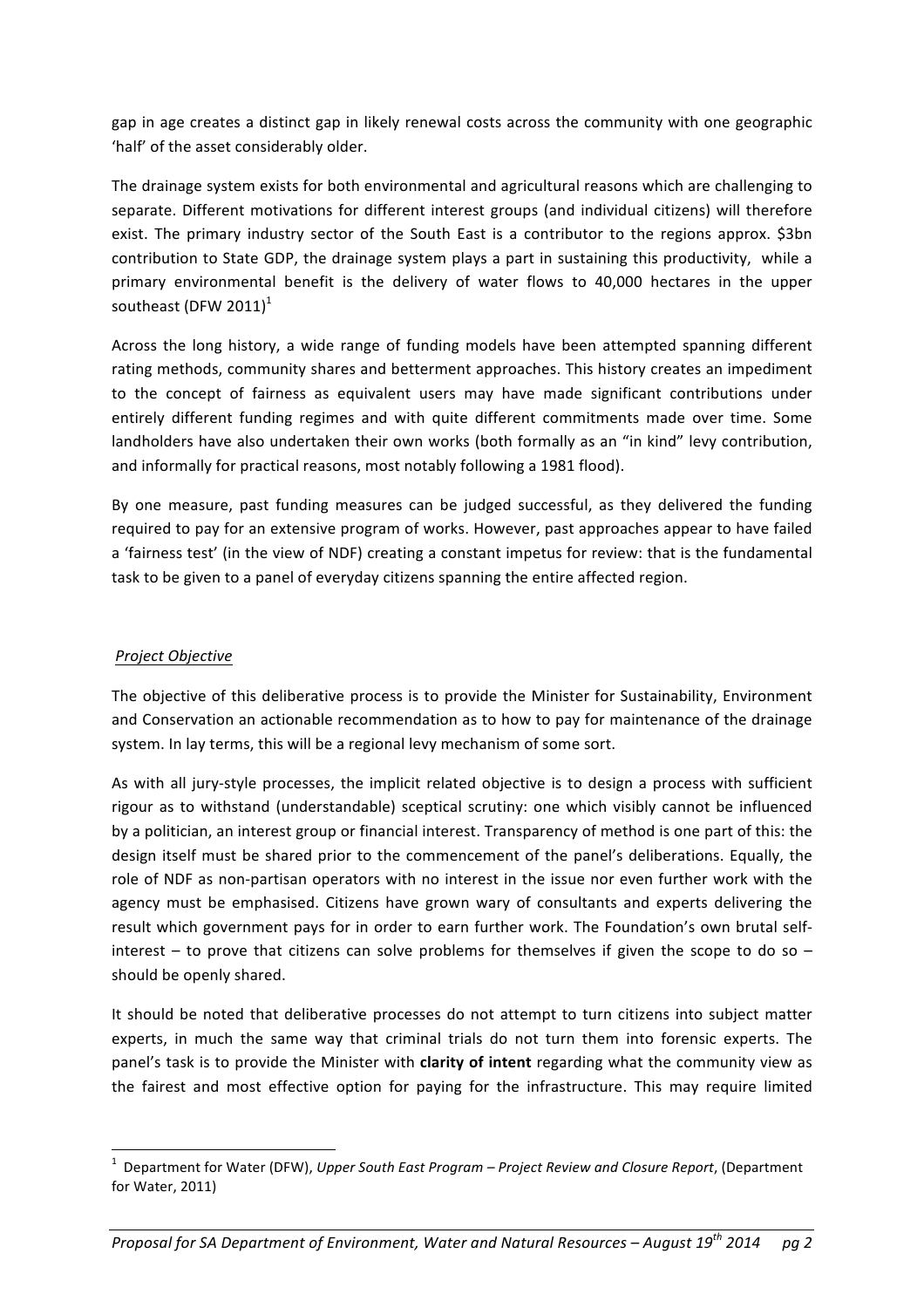technical refinement, and if so, a sample of citizen panellists should be retained in an oversight capacity.

Success is a clear consensus emerging from a visually representative group immersed in the issue, in this instance that group must specifically include those engaged in agriculture, those from the more urban areas such as Mt Gambier, and a geographic spread around the region (upper and lower regions). Equally importantly, success involves that group earning the trust of the wider community and a broad spectrum of active interest groups through mainstream press coverage *from the outset* of the process before any possible direction of their recommendations is known (even to them).

Where the Government assesses that recommendations made by the jury are of merit and supported by evidence then they would ideally feel empowered to act.

The process serves to empower elected representatives who are otherwise subject to the nondeliberative response of 'vox pop democracy' driven through the media. However, the trade-off is an "uncontrolled" result – the community selects experts of their own choosing and the Foundation will fiercely protect the neutrality of information provision. Government agencies, expert groups, interest groups, community groups and lobbyists will be invited to make their case, but the extent of the role is in the hands of the randomly selected citizens, not organisers, facilitators or the Government. 

A deliberative process must be focused on fairness, long term viability and public trust.

# **About The newDemocracy Foundation**

The newDemocracy Foundation (NDF) is a not-for-profit research group, with a particular focus on best practice citizen engagement and innovations in democratic structures. NDF believes that many consultation processes consist of feedback forum events largely attended by interest groups and hyper-interested individuals.

Such processes do not result in communities feeling they have had a say. In contrast, NDF's proposal is to provide a jury-style process which enables a more representative section of the community to deliberate and find a consensus response. By combining the three elements of random selection, the provision of time and access to all information, and independently facilitated forums for dialogue, a much more robust and publicly trusted outcome can be obtained which can assist governments in achieving public acceptance of hard tradeoffs.

NDF provides design frameworks for public deliberation and overall innovation in democratic models. Our research and advocacy is focussed on identifying less adversarial, more deliberative and more inclusive public decision-making processes. Our services are provided on a cost recovery basis - consistent with our structure as a not-for-profit research Foundation, with services provided pro bono on occasion. We are not a think tank and hold no policy views. We also commission independent third-party research which occurs in parallel to the process in order to ensure robustness and to capture the potential for improvements to existing democratic processes.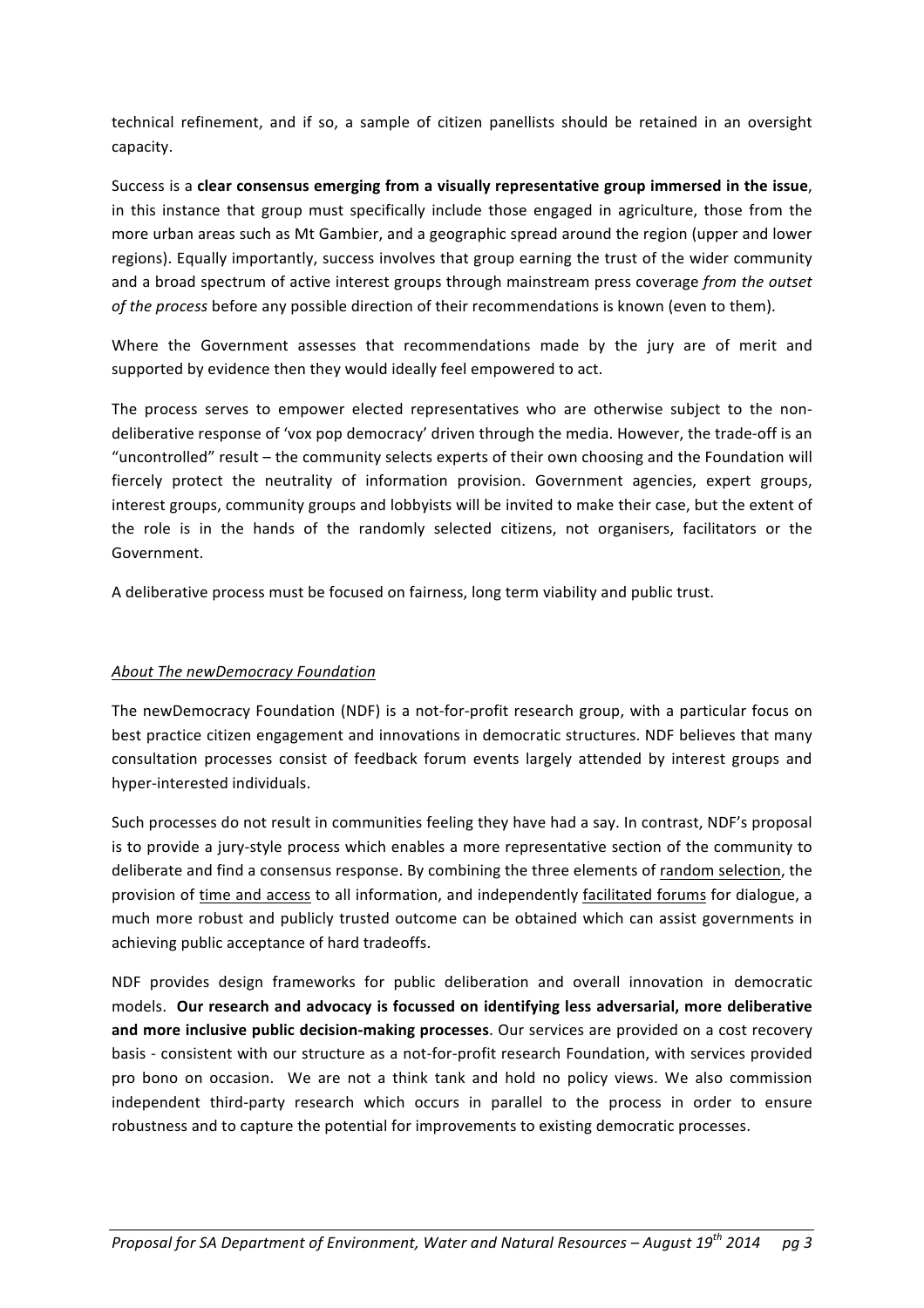#### *Rationale: Growing Trust through Public Accountability and Transparency*

The newDemocracy Foundation contends that if the public was told that 20-30 of their fellow citizens had reached consensus around a given solution after studying detailed information and hearing from subject-matter experts of their own choosing, then the community is more likely to trust this process over the announcement of the *exact same outcomes* delivered by a Premier, a Minister, a Lord Mayor, or an individual expert. Public trust in government has declined and we respond to this.

In a murder trial, public trust is placed in a jury's verdict, without looking at each piece of evidence, because a trusted group of citizens was given sufficient time and access to information  $-$  and was free from outside influences (or even the perception of such influences). There is ample research evidence that supports that this same model can be applied to public decisions in general. More than 1100 case studies have shown that, by giving a representative panel time and information upon which to deliberate, stronger public engagement is achieved  $-$  as well as higher quality decisions (Diversity Theorum). 

It should be noted that traditional models of community engagement do not contribute substantially to acceptance of the final decision: those with a specific interest and the loudest voices tend to dominate – one wins, others lose. The newDemocracy Foundation will encourage all these interest groups to make their cases to the jury so that these panels are heard without having a disproportionate influence.

# *Methodology*

It is proposed that a **Community Panel for SE Drainage** (CP) of 24 participants would be convened for three weekends amounting to six days of in-person deliberations. The participant count is slightly fluid to allow for the statistical profile match to the Census to be maintained even if there is a shortfall in a single category.

There is negligible statistical impact (in confidence level and confidence interval) on representation within that range. It is notable that recent research from Princeton on the 'wisdom of crowds' highlights the greater capacity of small groups rather than large in complex situations (read more: http://rspb.royalsocietypublishing.org/content/281/1784/20133305 )

The scheduling is different from previously designed and tested approaches to reflect the unique nature of the issue: a single panel must span an issue which is physically spread over a 200km diameter, and must be exposed to a range of infrastructure and affected users across this geographic range. As such, considerable time will be needed when citizens meet, and respect must be paid for the travel time required. For this reason, three intensive weekends are planned where panellists will be given the option of on-site accommodation. A considerable process benefit accrues in the cohesion and extra time for discussion this provides outside of the formally scheduled hours.

NDF has previously operated processes with accommodation requirements and notes that this reinforces the need for very clear and direct communication of the substantive nature of the process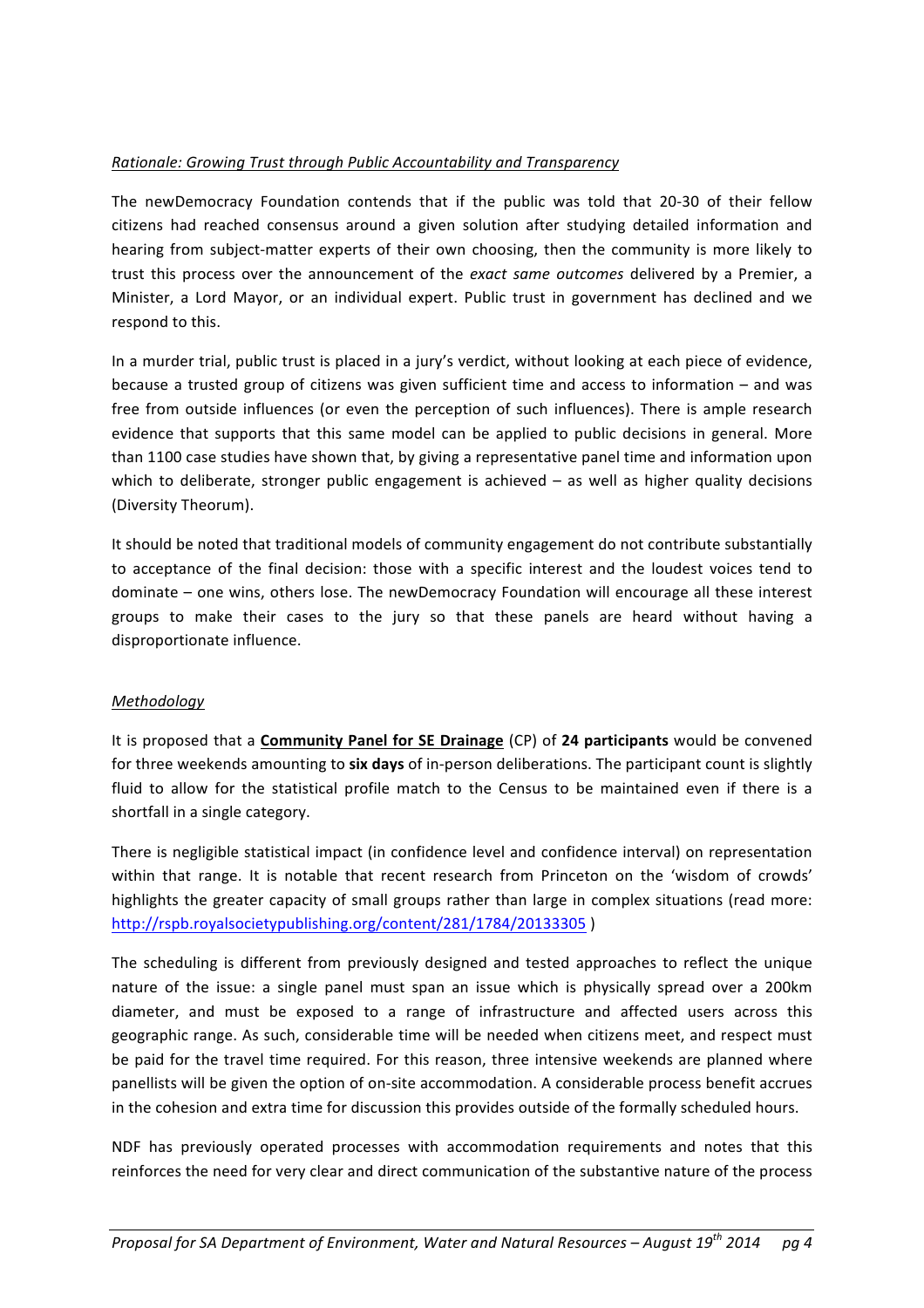by the Minister in the early communications. The added support of the Premier would be of considerable assistance.

Again focusing on the local nature of a regional process, it is recommended that three different locations are used: Naracoorte (geographically central), Mt Gambier (population centre accounting for ~50% of citizens) and Bordertown (central to the northern region).

The participant number is designed to be sufficiently large to achieve the goals of descriptive representation: does a diverse community look at the panel and see "people like me" involved in the decision, which NDF suggests occurs insufficiently in our parliaments. In this case, does the stratification applied mean the community see those working in regional centres (50%), those working directly in agriculture (min 20%), people from all around the region (north and south proportionate to population), the old and young (30% under 34), male and female, and someone who identifies as Aboriginal (min 1 citizen)? While a 12/16 person jury can be easier to work with, the descriptive goal outlined here cannot be met with that number of participants.

The jury will be complemented by a range of traditional engagement techniques (surveys, websites, forums, interviews, Advisory Committees, formal submissions etc) to build on the history and knowledge found in the actively engaged community. This encourages self-selected groups to discuss and share with a view to making a submission to be considered by the jury of their peers. Ideally these will be delivered by the same facilitator as DEWNR retains for the CP process, or if separate, that they attend common meetings to ensure continuity between the engagements i,e that these processes contribute to the panel's deliberations.

Critically, it is proposed to convene an earlier session of stakeholders and interest groups (spanning the full spectrum of views) to allow for them to be briefed on detail on the process and interrogate our methodology (and neutrality): this is essential to building confidence in the process. It is proposed that this group would be given the opportunity to prepare written materials for the community panel and to work together to agree a panel of experts the jurors should be exposed to in one session. This is designed to address the simplistic criticism "if you haven't heard from person *X, how can the process be well informed?"* 

In addition to the process above, the successful facilitator will be strongly encouraged to include a specific Speed Dialogue session for the NRM Board and SE Drainage Board to allow for both familiarisation and the sharing of decades of experience in a conversational setting. The use of speed dialogue (small groups rotating among all participants for  $\sim$ 8 minutes each) encourages the sharing of a wide range of perspectives and experiences and a high volume of panellist questioning which accelerates their learning and understanding.

Random selection is the key tool used to identify participants as a means of securing a descriptively representative sample of the community. Stratification will be used to ensure a mix (matched to Census data) by the variables described above. This is not claimed as a "perfect" method, but it delivers more representative sample than any other community process.

In a comparatively small sample, the wider community will clearly see "people like me" in a sample drawn evenly in this way. Descriptively, we will secure people from all walks of life.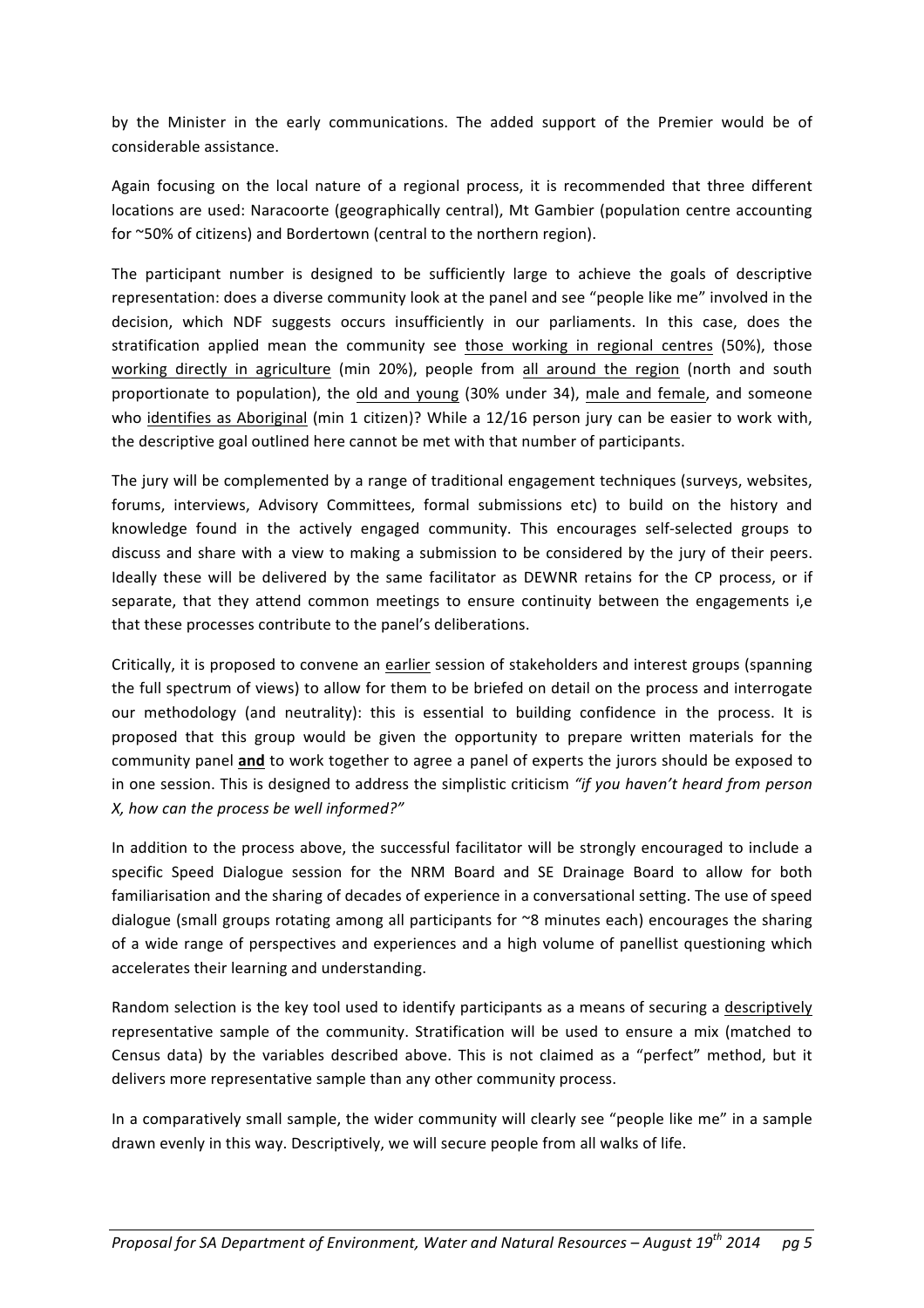Invitations to participate in the CP will be extended to a randomly selected sample of **7,000** addresses drawn from across the SE NRM Region (bordered in the north by Keith and in the south by Mt Gambier and the east by the SA/Vic Border).

The first preference source of address details is the Office of Land Titles, with an alternate option being the use of proportionate samples (by population) from the eight local government areas in the region. As a final fallback, Australia Post databases provide for a record of reliably large scale from which to draw a random sample.

Recipients of the invitation will be invited to register electronically with nDF to indicate that they are available for the final selection. Based on those available, a further stratified random draw is then conducted which seeks to randomly match to the stratification detail set out above.

The response list is then checked against the original invitation list. NDF has previously used unique security codes on each invitation to prevent the invitations being passed on (defeating the random element), but in practice the simple measure of automatically ensuring addresses registered match to one where we sent an invitation has proven sufficient  $-$  it is very easy to call to confirm a registration and ask where they received it if we can see we didn't post one. (We make these calls as occasionally a business owner will receive one at a work address and register from a home address.)

Just as in juries payment of per diems is strongly advised so as to avoid excluding participants who may find this a hardship.

# *Selection of Participants*

Invitations for the CP would be issued to *around* 7,000 addresses, ideally being complemented by an additional random draw from youth populations (TAFE or training colleges) to maximise the response rate in the 18-24 category which is highly challenging to secure.

Invitations will clearly note that a payment will be made for time, and that accommodation/ meal costs are being met for the weekend sessions.

Invitations should come from Minister Hunter on behalf of the Parliament, while using the newDemocracy name to note the independence of a selection process which is outside the control of government. They will explain the process and ask the recipient to decide to confirm availability for selection in the CP. (5% response rate required)

From the positive responses, a sample is drawn electronically based on the pre-agreed stratification goals referred to above. The aim is to achieve a group descriptively representative of the community even if one subset of the community responds disproportionately to the initial invitation. The key measure of success is partly subjective: do parliamentarians, the local community and the media see a group that looks like who they see in their daily lives?

The sample drawn is contacted by email seeking a confirmation in writing from the participant, and NDF also contacts each participant 2-3 times by phone prior to the first meeting to build a personal commitment to participating: once underway we can't backfill for non-attendees so those selected need to feel sufficiently engaged to attend on the first day regardless of other circumstances.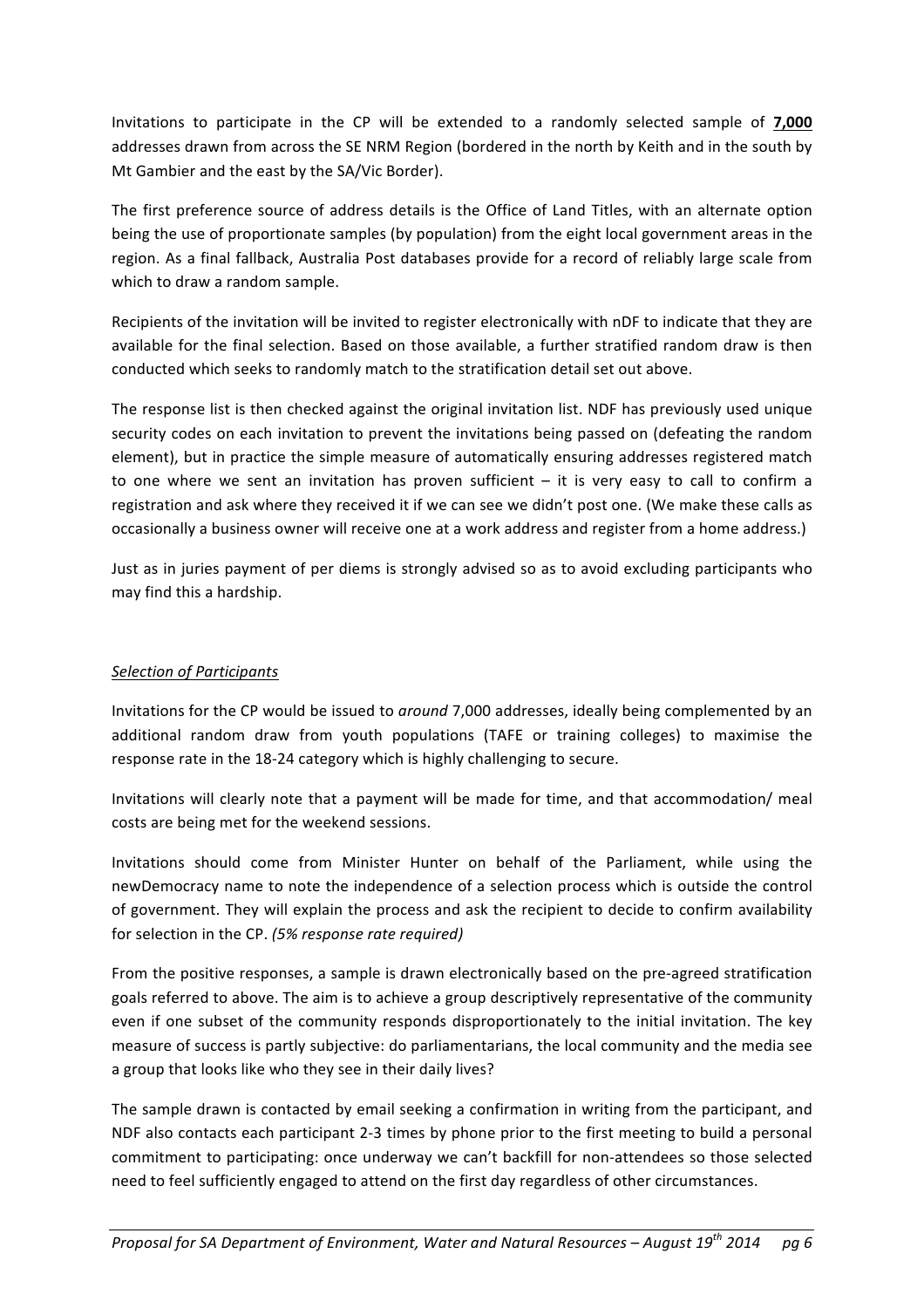The sample (which incorporates 2-3 reserves to allow for occasional dropouts in the day or two prior to the first meeting) will be provided a comprehensive schedule, code of conduct and explanatory kit of pre-reading (generally an online private forum using WordPress with a library of documents and submissions), with a request of the recipient to provide a final acceptance allowing NDF to finalise the panel.

The group is convened solely for this process: any future deliberative process requires recommencing a fresh selection process.

# *Preparation and Information Process*

Information and judgement are required in equal parts to reach decisions. newDemocracy advocates these processes because the judgement of random samples (or mini-publics) has been shown to achieve very high levels of public trust because they are non-partisan. It is thus imperative that the method of provision of information to the policy jury does not erode that trust.

The technical depth of the question necessitates a comprehensive briefing book being prepared by DEWNR. It is understood that there is no such thing as "perfectly impartial": the facilitator will explain to the participants that all sources have a point of view and that some bias is inevitable. Deliberation gives them the time to identify this and provide balance. It is the panel's own diversity that is the most effective counterbalance to bias (real and perceived).

It is essential that DEWNR directs the agency's internal staff to urgently meet all requests for information from the jury: effectively "opening the books" without nuance or filter, and to make available staff to present this information.

Information selection can be a very time consuming process. A portion of this work comes from the self-interested willingness of advocacy groups and interested third parties to engage via submissions of their own independent work (referred to previously). A wider public call for submissions is also factored into the design, and the operation of the jury allows it to ask to hear more from the author of any submission.

NDF is open to the use of any online environments preferred by Government to solicit contributions or for dissemination of materials used by the jury in their deliberations.

# *What Does the Community Panel Decide?*

It is of central importance that the limit of the group's decision-making authority is pre-agreed and clearly conveyed. This must be expressed simply, broadly and openly so as not to be interpreted as directing a particular decision.

It is proposed that the remit of the panel is to reach agreement on a recommended approach to the following:

# How should we pay for maintaining our largest local infrastructure asset - the **South East Drainage Network?**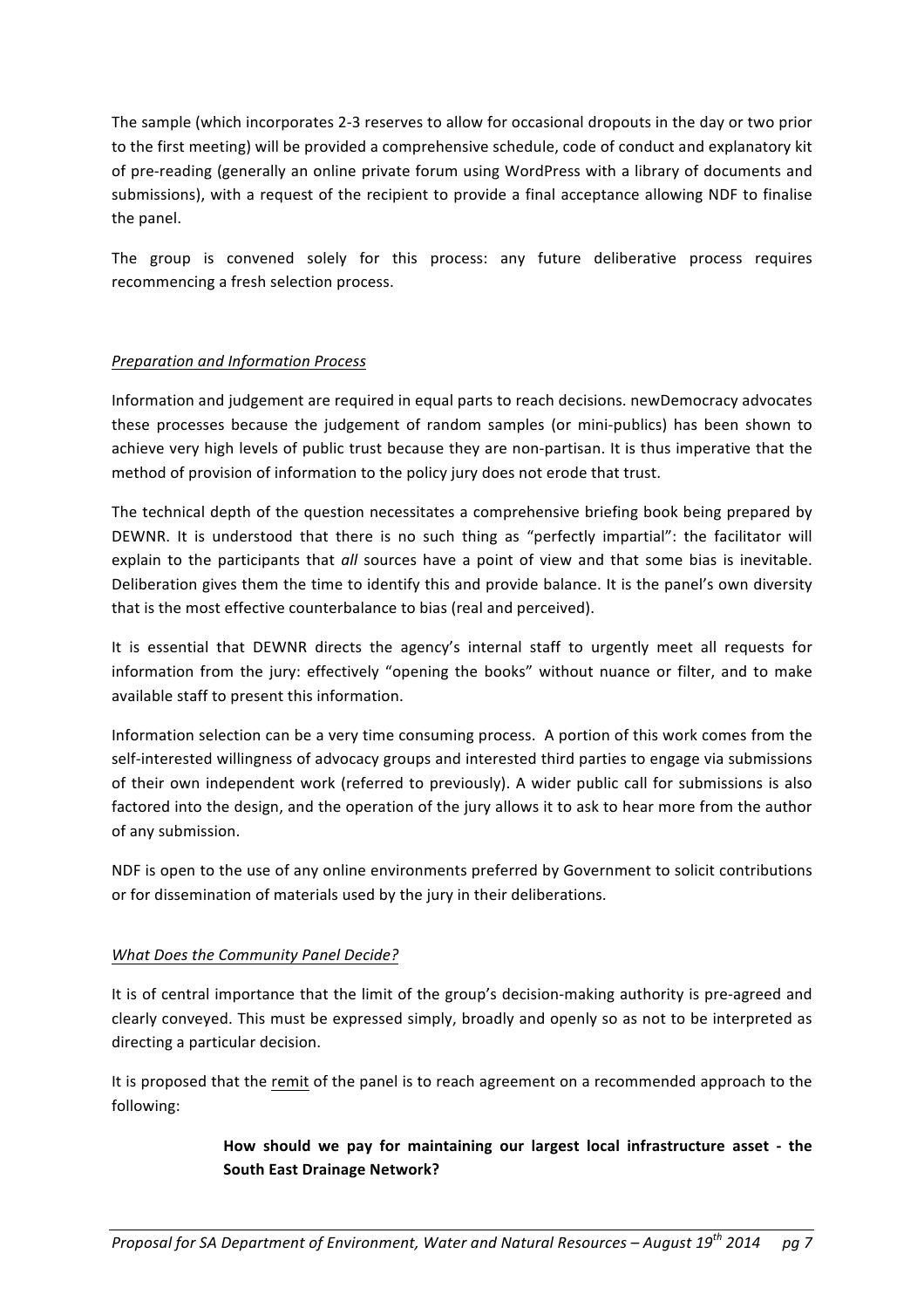The State Government will commit \$2.2m p.a.

Do we want to spend more than that, and if so, how do we fairly share this cost across the region?

In terms of authority, it is proposed that:

- The Minister commits to meet with the Community Panel at the commencement of the **Panel's deliberations.**
- The Minister commits to meet with the Community Panel to discuss the final recommendations of the Community Panel.
- The Minister commits to submit to Cabinet the outcomes of the Community Panel's **Deliberations**
- **The Minister commits to table the recommendations in Parliament**
- The Minister commits to respond publically to the recommendations

In short, this needs to pass the test of being the single best offer to participate in a shared public decision that a citizen can ever expect to receive - and this is central to the very high positive response rates we are able to achieve for jury invitations of this type.

# *What Constitutes a Decision?*

In order to shift the public mindset from adversarial, two-party, either/or contests and convey a message of broad-based support for the recommendations, NDF recommends an 80% supermajority be required for a final decision from the jury. In practice, citizens' panels tend to reach consensus (or group consent) positions with minority voices included in any report; they rarely need to go to a vote. Decisions are frequently unanimous. NDF will document for the panellists.

# *Operations*

A skilled facilitator will be required for the process and should ideally be recognised by the International Association of Public Participation (IAP2).

The newDemocracy Foundation will operate the jury selection process to ensure there is the highest public confidence in the rigour and independence of the randomisation of invitations (and by extension as to why a given individual was not selected). As we have experienced in other processes, the public will accept our 'rejection' far more easily than if this is required to come from government, as principal.

Meetings will be spread across the extensive geographic region to permit the participants to visit as much of the infrastructure as possible. For this reason (and the related travel requirement) the jury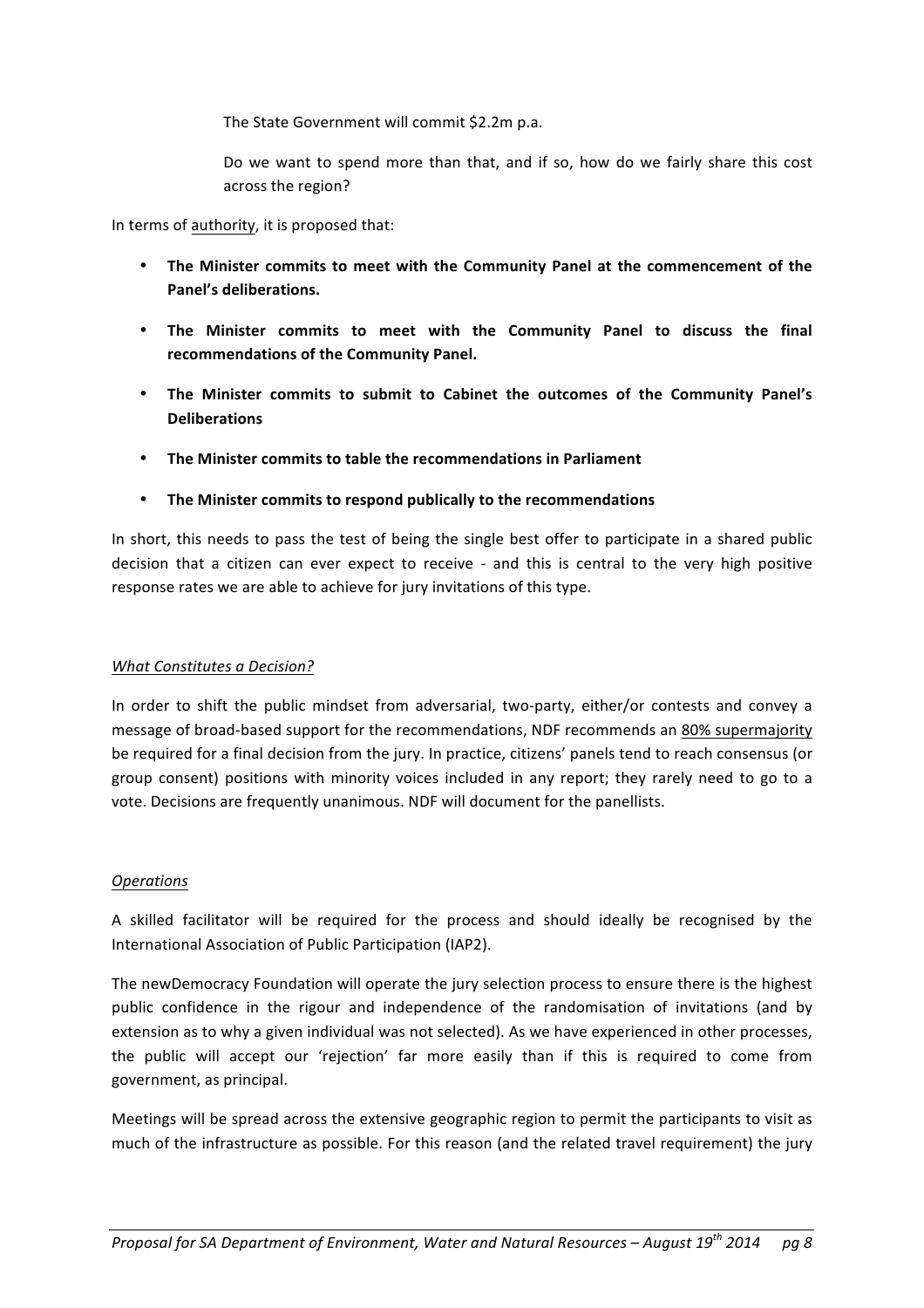will meet three times for weekend sessions with an overnight Saturday stay provided where required. Venues should be identified as a matter of priority.

The newDemocracy Foundation uses an integrated print and distribution service capable of very fast turnaround production for invitations while ensuring no data is actually provided to the Foundation.

# *Media Role*

The role of the media in supplying information about the exercise is crucial. We have noted in other processes that the community should have the chance to see and identify with the people involved: an evoked response of "people like me made the decision" will see the recommendation earn widespread trust.

It is important that the Minister endorse the process at the outset before any results are known.

Given the degree of controversy attached to the issue, it is proposed to conduct a long format media briefing prior to the commencement of the process so local media can have a chance to interrogate the methodology and assure themselves that there is no possibility of a pre-ordained outcome being "laundered" through an engagement process. The central reason to conduct the process is to earn public trust: for this to be achieved all elements of operations should be shared at the earliest possible time. The briefing invitation should come from DEWNR given their local knowledge and existing relationships with regional media outlets, but indicate that what is being offered is a private (or group, if the media prefer) session where no questions are off limits. This should be timed to come at the same time as the call for submissions, so that articles land with an explanation of the process and the note that submissions from interested parties can be made from now until January (via email, or post to NDF).

Beyond this point, it is imperative we introduce the jury who will be deliberating as early as possible in the process (ideally just after the first weekend) and well before any direction (of their recommendations) is known. If the community trust the participants, they will trust the recommendations. For this to occur you cannot be seeing the participants for the first time when you read of their recommendations or the benefit is largely lost.

# *Costing Outline*

Key cost areas are outlined below. (Items a, d, f, g & h are already under contract between DEWNR and NDF)

- a. Printing and postage (7,000 invitations to print plus \$0.62 per piece to post) estimated at \$7,700.
- b. Catering of \$10,080 (6 days x 24pax  $@$  \$70ph day average).
- c. Hotel (3 nights x 24pax x \$140 per night) estimated at \$10,800
- d. Travel expenses/ participant per diems ( $\approx$ 24 x \$400 pp) of \$9,600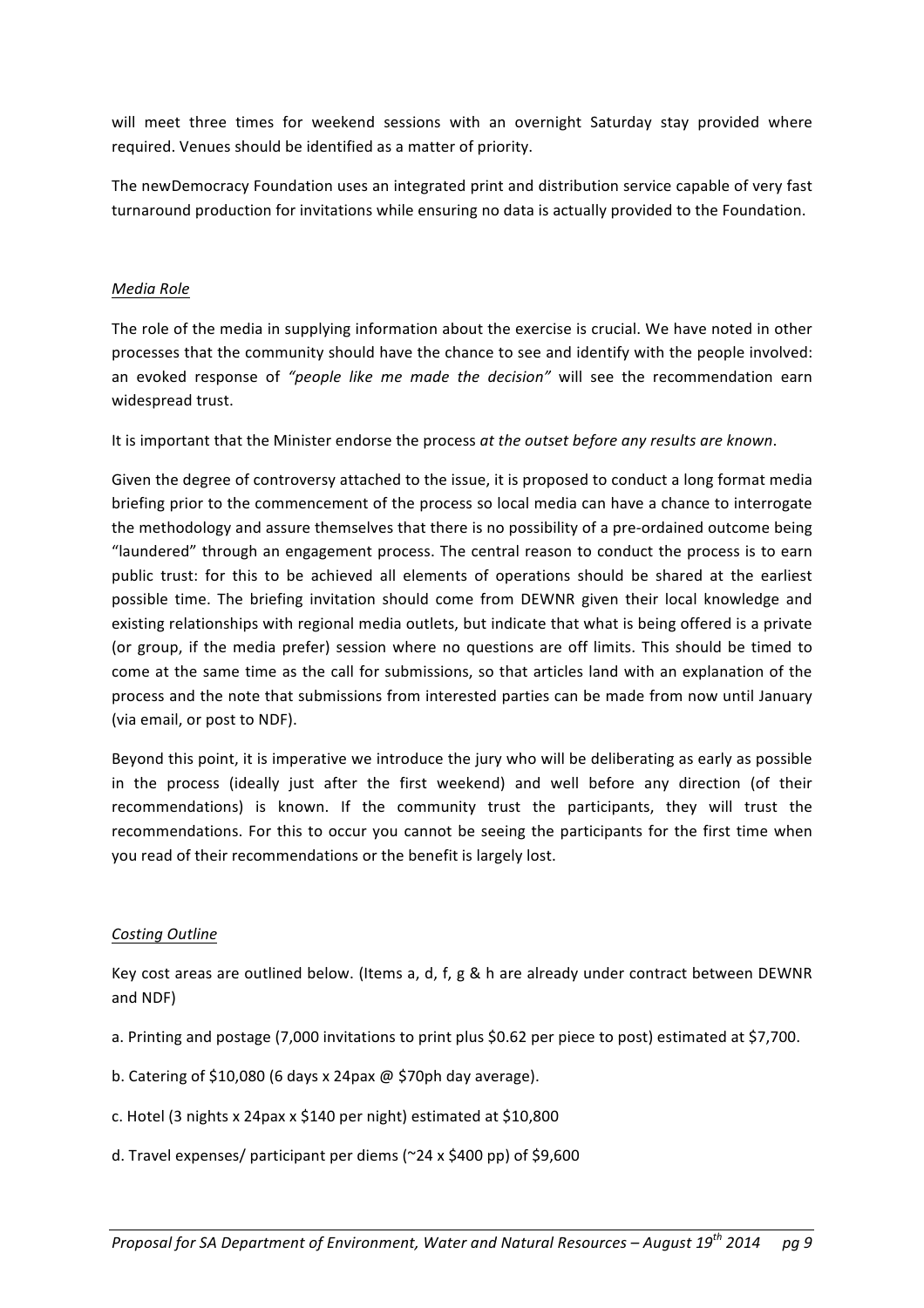e. Independent facilitators for a total cost of  $\sim$ \$40,000.

f. Provision should be made within the budget for a reasonable level of expenses (travel and accommodation) and executive time for nDF representatives: estimated at \$2,000.

Items a-f amount to \$80,180.

Process design and selection administration will be provided by the Foundation on the cost recovery basis included in point 'h' below.

As a research institute the Foundation requests:

g. that DEWNR funds a research project which will capture what is learned through the innovation process up to the value of \$12,000. As part of our ATO compliance, the topic of research will be set by the Research Committee of The newDemocracy Foundation.

h. that a services grant of \$22,000 is made to the newDemocracy Fund which contributes to the operation of the Foundation and to the future of improving democracy in Australia.

These research items amount to an additional \$34,000. The total project cost is thus \$114,180.

The SE NRM Board is funding the implementation of the Community Panel from an allocation of the regional NRM Levy for 2014/2015 as an important and foundational piece of work to complement the preparation of the South East Drainage and Wetland Strategy. The development of the Strategy has been identified as a key planning priority of the SE NRM Board and the South Eastern Water Conservation and Drainage Board to guide the future management of water in the drainage system.

*(\*Paragraph above provided by DEWNR)*

#### *Key Issues to be managed:*

- $\triangleright$  Minister's agreement as to remit and authority.
- $\triangleright$  Interface with internal subject matter experts (agency internal) and stakeholder contributors to ensure accessibility and availability for participation.
- $\triangleright$  Interest group buy-in and focus on breadth of submissions, and communication of the opportunity to make a submission. Early scheduling of NDF briefing session (likely two – Naracoorte and Mt Gambier) strongly advised.
- $\triangleright$  Allocation of responsibilities for communications task (this is also an education campaign for the broader community for a new concept, and needs to be approached as such).
- $\triangleright$  Early securing of venues and accommodation.
- $\triangleright$  Recruitment of facilitator, and facilitator's review and contribution to this process design.
- $\triangleright$  Tour itinerary(s) for subject matter familiarity.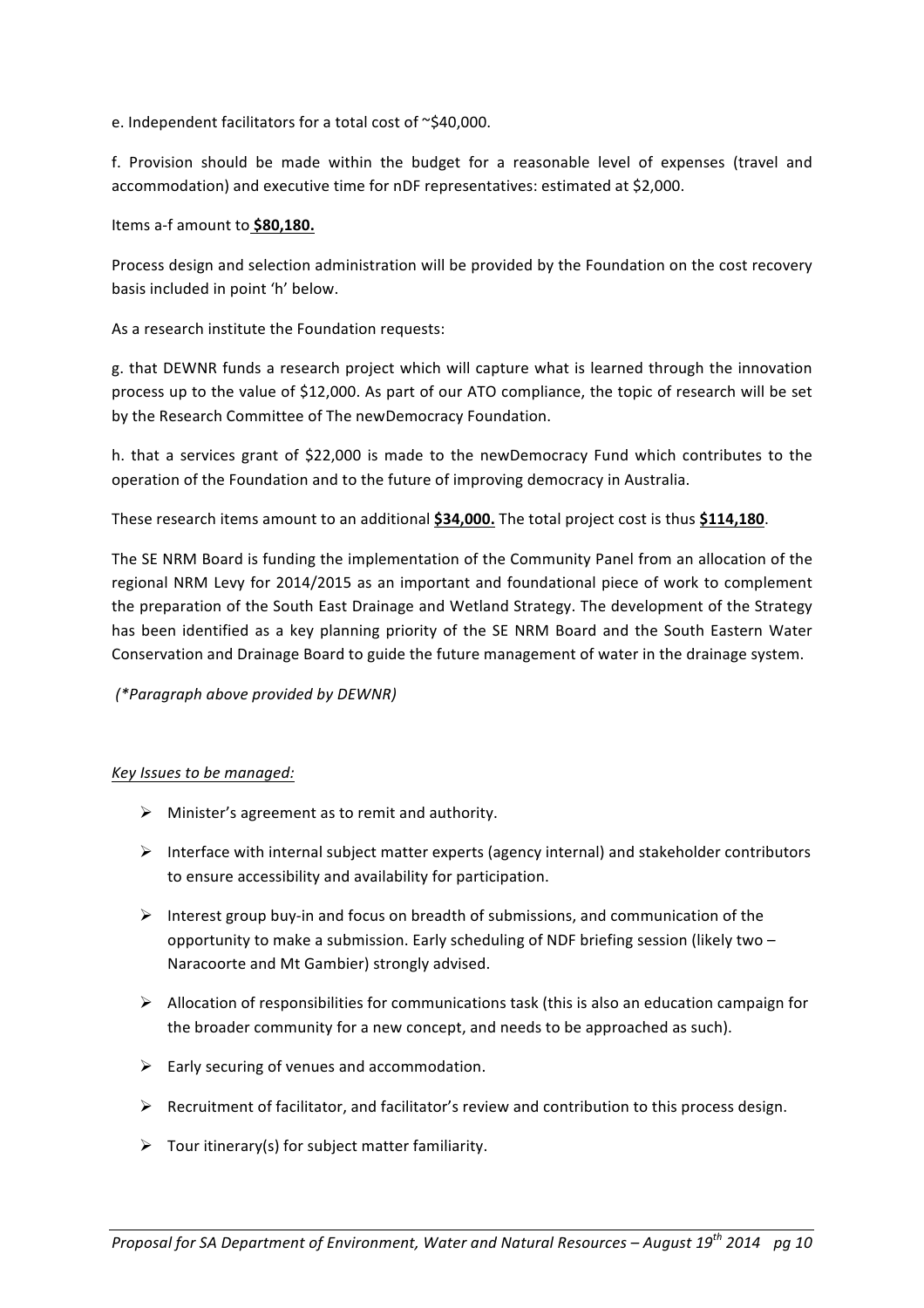$\triangleright$  Use of photography/ video to complement information package given large geographic spread of infrastructure.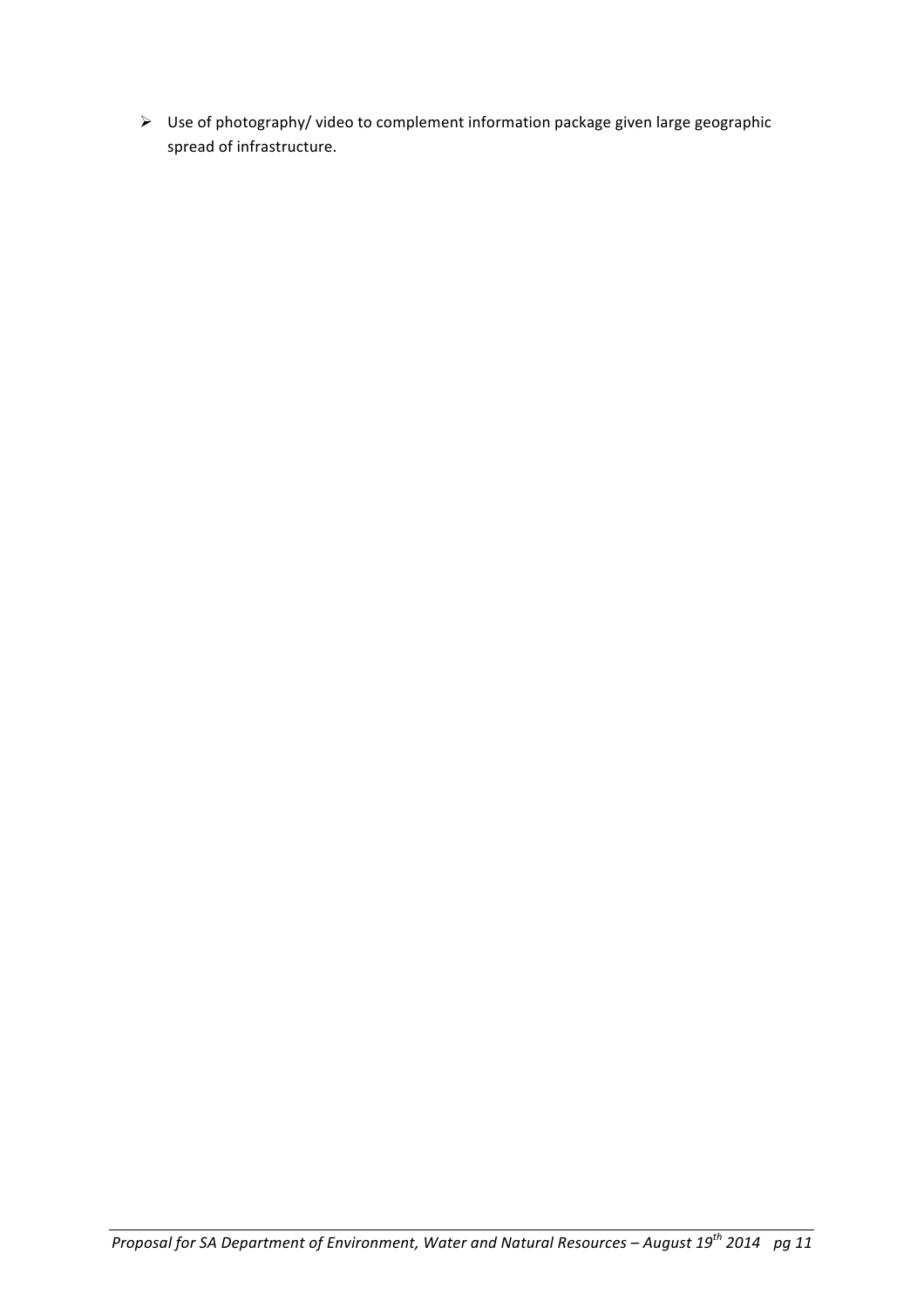#### DRAFT TIMELINE FOR 2014/15 DELIBERATIVE PROCESS:

# DEPARTMENT OF ENVIRONMENT, WATER & NATURAL RESOURCES **WHO P AYS ? A GREEING F AIR S HARES IN INFRASTRUCTURE FUNDING**

IDENTIFYING THE VIEW OF AN INFORMED PUBLIC

# Topic: How should we pay for maintaining our largest local infrastructure asset - the South **East Drainage Network?**

The State Government will commit \$2.2m p.a.

Do we want to spend more than that, and if so, how do we fairly share this cost *across the region?*

The jury is asked for specific, measurable and actionable recommendations.

| September 9 <sup>th</sup> | DEWNR Govt and nDF preparatory planning session.                               |
|---------------------------|--------------------------------------------------------------------------------|
| "Kickoff"                 | Key topics:                                                                    |
|                           | Identify required background materials and expert/contributor<br>≻             |
| (via teleconference)      | program for inclusion. Agree document co-ordinator.                            |
|                           | List communication targets for submissions and contributions<br>➤              |
|                           | (interest group involvement). Include media.                                   |
|                           | Revise/ amend/ review program dates and goals.<br>≻                            |
|                           | $\triangleright$ Agree media and communications protocols – how we work        |
|                           | together. Include Ministerial liaison.                                         |
|                           | Final budget approval by each party.<br>≻                                      |
|                           | $\triangleright$ Finalise date specifics – check for major event clashes.      |
|                           | Finalise venue bookings.<br>≻                                                  |
|                           | Dataset confirmed and supplied (early Oct OK).<br>≻                            |
|                           | $\triangleright$ Confirm timing of Media briefing                              |
|                           |                                                                                |
| Early October             | Deadline for recruitment and briefing of independent, skilled lead facilitator |
|                           | - Oct 1 <sup>st</sup> (this document and 3-way briefing call or in-person mtg) |
|                           |                                                                                |
|                           | Selection of online platform services if required (preferred).                 |
|                           |                                                                                |
|                           | Media briefing, call for submissions and stakeholder briefings commence by     |
|                           | early October and run until early November. (Submissions accepted until        |
|                           | mid January)                                                                   |
|                           |                                                                                |
|                           | Printed invitation approved and ready to post October 24 <sup>th</sup>         |
|                           |                                                                                |
|                           | In post to a random sample of 7,000 citizens, plus possible additional ~1000   |
|                           | from a student data set. Wednesday November 5 <sup>th</sup>                    |
|                           | Agree RSVP deadline + 3 weeks. (confirm Tuesday November $25^{th}$ )           |
|                           |                                                                                |
|                           | (Sample extract provided as .xls from data provider with separate fields for   |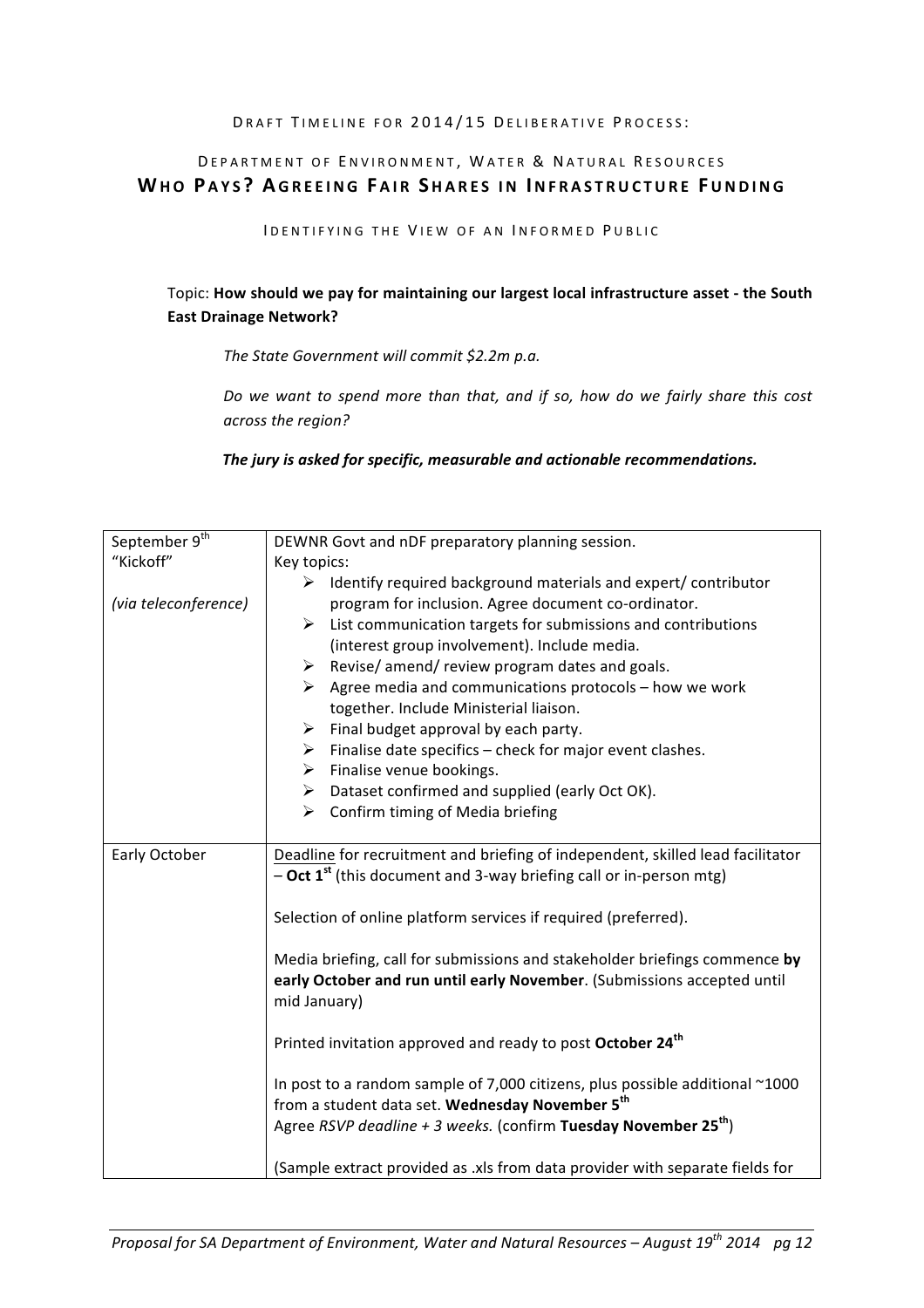|                                          | street, suburb, postcode)                                                                                                                                                                                                                                                                                                                                                                                                                                                                                                                        |
|------------------------------------------|--------------------------------------------------------------------------------------------------------------------------------------------------------------------------------------------------------------------------------------------------------------------------------------------------------------------------------------------------------------------------------------------------------------------------------------------------------------------------------------------------------------------------------------------------|
| December                                 | First round selection to secure representatives. (Complete by Wednesday<br>December 10th)<br>Seeking approx. 24-26 citizens (allows for reserves).<br>➤<br>$\triangleright$ Explanation of commitment required: attendance at all elements of<br>process, including potential online discussion presence.<br>Stratified random sample to deliver descriptive match to community<br>$\triangleright$<br>(NDF to provide technology/ expertise and to call each selected<br>participant).<br>N.B. List of attendees will not be provided to DEWNR. |
| Late January                             | Finalisation of Panels. Provision of welcome kit of materials (via email,<br>limited distribution by hard copy in post). Live online discussion environment<br>for participants with a focus on introductions, socialisation and pre-reading.                                                                                                                                                                                                                                                                                                    |
|                                          |                                                                                                                                                                                                                                                                                                                                                                                                                                                                                                                                                  |
| Day 1<br>Saturday Jan 31st<br>Naracoorte | Opening weekend - Meeting, Immersion, Familiarisation & Norms<br>Introduction of the topic upon which they will deliberate:<br>understanding remit and authority. Explanation of influence and<br>context: what will be done with the results the Jury produces.<br>Introduction of the process, and its precedents; understanding the<br>➤                                                                                                                                                                                                      |
|                                          | inevitability of bias & importance of constructive, critical<br>thinking/doing.<br>$\triangleright$ Agreement on Jury guidelines for participation.<br>$\triangleright$ Day tour for subject matter immersion.<br>$\triangleright$ Initial immersion into understanding extent, scale and scope of<br>benefits from drainage system. (the 'history lesson'). Include<br>agricultural and environmental perspectives as baseline.<br>Welcome from Minister strongly recommended if possible. (one<br>hour)                                        |
| Day 2                                    | The First Deliberation-The Learning Phase                                                                                                                                                                                                                                                                                                                                                                                                                                                                                                        |
| Sunday Feb 1st                           | $\triangleright$ Panel sessions with 5-7 expert speakers (decided by previous<br>stakeholder sessions) to open the day. *location dependent<br>Key content from DEWNR: understanding the costs of the system (as<br>≻<br>known to the Department)<br>Group to identify speakers sought for future assemblies: start to<br>≻<br>explore "What do we need to know and who do we trust to inform<br>us?''                                                                                                                                           |
| Day 3                                    | Second Weekend - Acquiring a Deeper Understanding                                                                                                                                                                                                                                                                                                                                                                                                                                                                                                |
| Saturday Feb 21st<br>Mt Gambier          | Panel will still be exploring content from background materials and 'learning<br>what they don't know' to generate further requests for information and<br>expertise.                                                                                                                                                                                                                                                                                                                                                                            |
|                                          | Subject to scheduling a speed dialogue session with NRM Board and SE<br>Drainage Board should be included at this meeting.                                                                                                                                                                                                                                                                                                                                                                                                                       |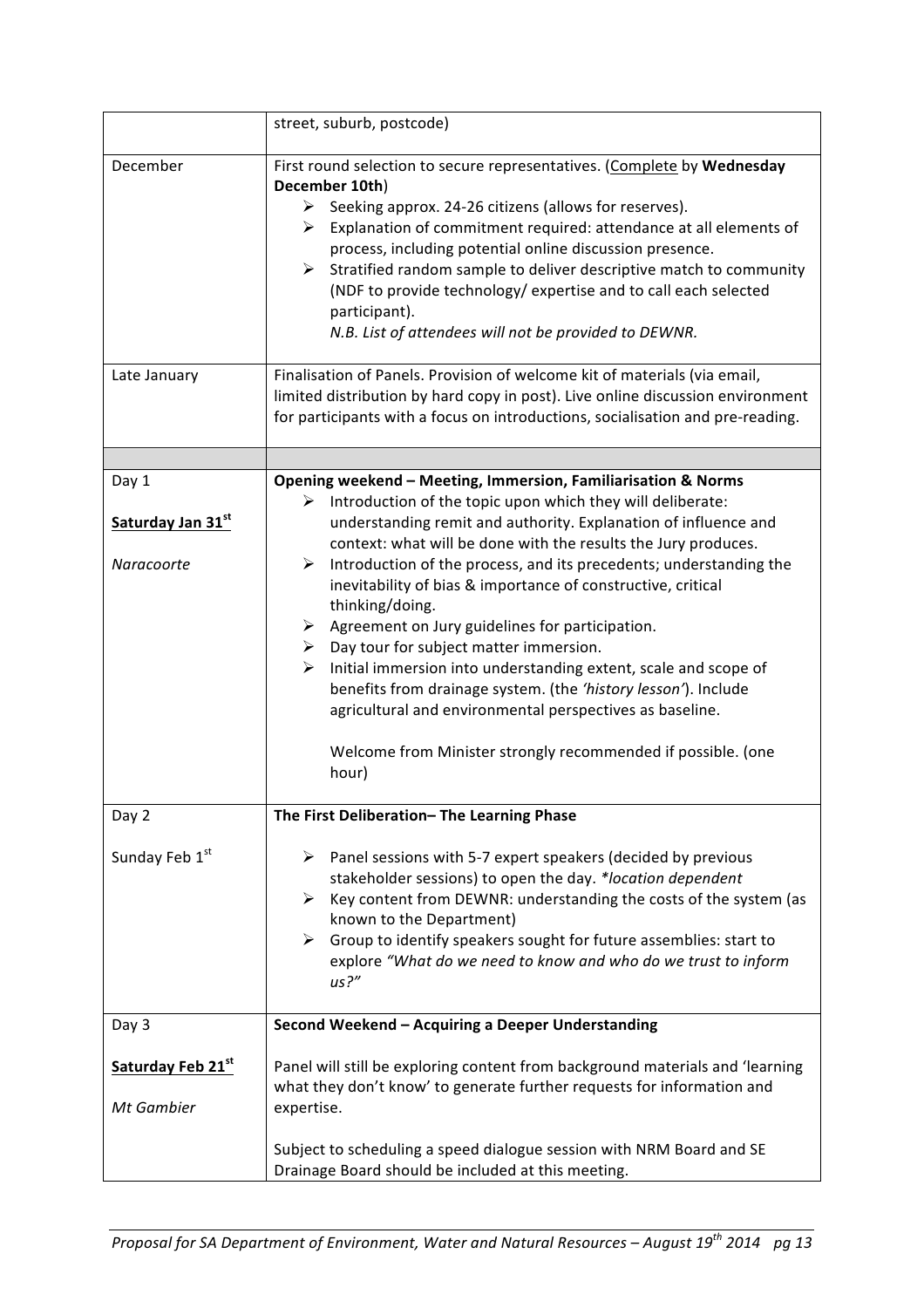|                              | Further panel session of experts should be held: stakeholders are requested<br>to keep time free. Provisional times should be left for international experts to<br>be linked via Skype.                                                                                                                                                                                                                                               |
|------------------------------|---------------------------------------------------------------------------------------------------------------------------------------------------------------------------------------------------------------------------------------------------------------------------------------------------------------------------------------------------------------------------------------------------------------------------------------|
| Day 4                        | <b>Exploring Tradeoffs and Focussing on Hard Issues</b>                                                                                                                                                                                                                                                                                                                                                                               |
| Sunday Feb 22nd              | The Panel will be asked to begin thinking about a structure for what they<br>want to say to Government. No templates or pre-written content is provided<br>- it is important they start from a blank sheet of paper rather than endorsing<br>a Draft document produced by Government.                                                                                                                                                 |
|                              | Further speakers, and potentially an additional technical session are still<br>likely at this meeting. A further 'key stakeholder' panel discussion may be<br>scheduled to maximise knowledge/ perspective sharing opportunity.                                                                                                                                                                                                       |
|                              | It is essential that one page of top line key messages to government - the<br>executive summary of what the panel wishes to convey to the Minister - is<br>agreed in written form by the conclusion of the day.                                                                                                                                                                                                                       |
| Tuesday Feb 24 <sup>th</sup> | Convenors' Review: do the participants need more time or assistance to come<br>to a full understanding of their choices? Potential to extend meeting schedule<br>(extending to an evening session on the final Saturday) at this point to ensure<br>participants are not rushed to artificial consensus. Jury should not be made<br>aware additional time is held for them. (Ensure hotel meeting rooms are held<br>for this purpose) |
| Day 5<br>Saturday March 14th | The Third Weekend - Reflect. Discuss. Deliberate.<br>The goal is to provide a face-to-face forum to find where consensus exists,<br>and what are the "must have" items in their report.                                                                                                                                                                                                                                               |
| Keith                        | The need to accommodate local stakeholders should be accommodated early<br>(first thing) on the Saturday as otherwise the panellists will be quite<br>advanced in formulating recommendations. The ability to involve<br>stakeholders at this late stage will allow panellists to sanity check their<br>thinking about possible solutions.                                                                                            |
|                              | The facilitator should encourage groups to move toward commencing the<br>prioritisation task and end the day with a "long list" of priorities (and possible<br>funding structures if new expenditure is required). A rough draft (estimated<br>as likely 5-7 pages) must be completed by end of day or the group will not<br>finish.                                                                                                  |
|                              | This draft report has form but will still have "rough edges". An Executive<br>Summary of 5-7 top priorities should be agreed but specific action items<br>within those areas may still be amended.                                                                                                                                                                                                                                    |
|                              | An expert roundtable session (rotating among the jurors in small table<br>groups) may be utilised to 'sanity test' recommendations prior to report<br>completion. This will be offered to the group on <b>Sunday March 1st</b> .                                                                                                                                                                                                      |